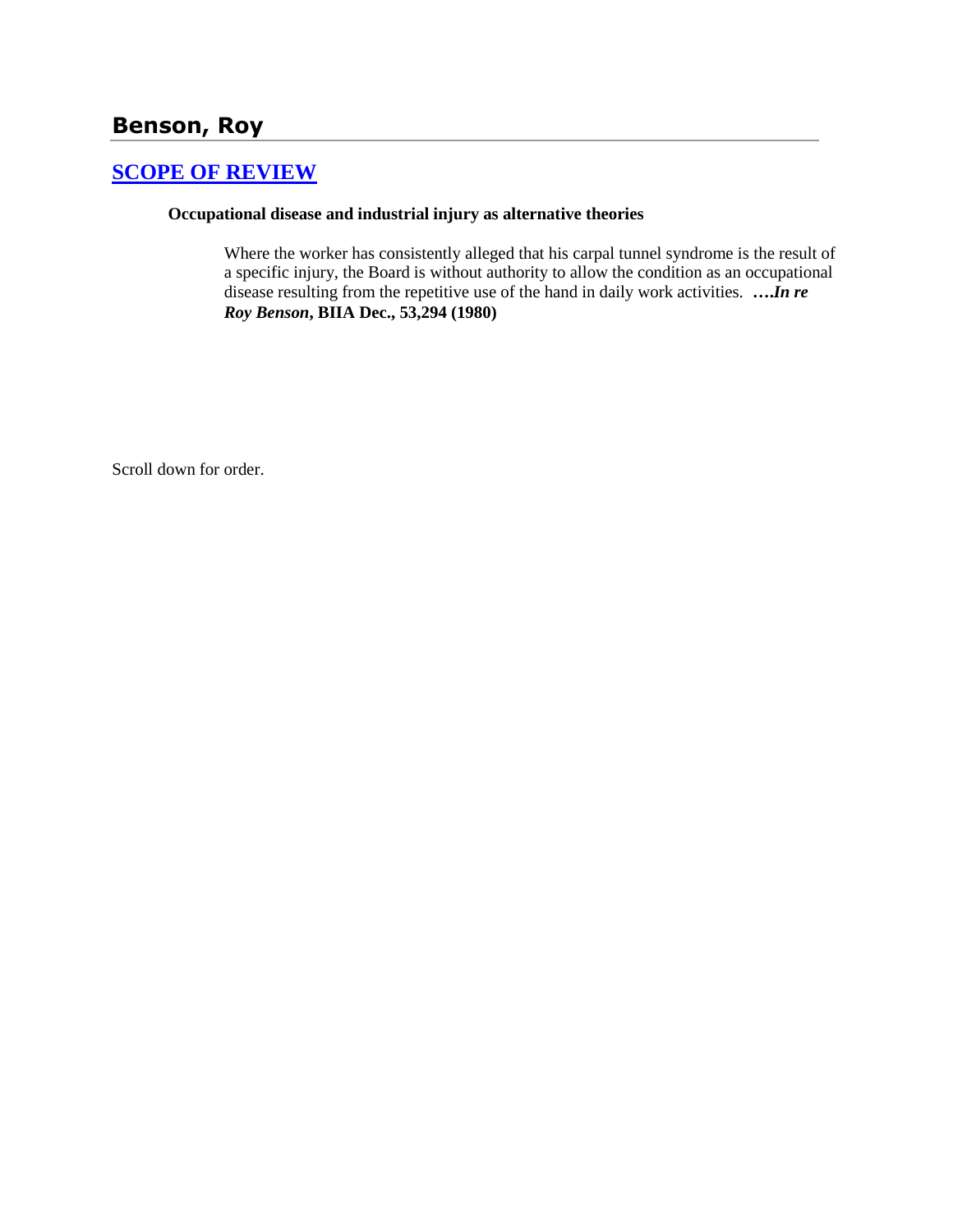### **BEFORE THE BOARD OF INDUSTRIAL INSURANCE APPEALS STATE OF WASHINGTON**

**)**

**IN RE: ROY D. BENSON ) DOCKET NO. 53,294**

**CLAIM NO. G-942736 ) DECISION AND ORDER**

APPEARANCES:

Claimant, Roy D. Benson, by Bennion, VanCamp, Watts, Hagan & Ruhl, per W. Russell VanCamp

Employer, Quiki Box Manufacturing Company, None

Department of Labor and Industries, by The Attorney General, per Gary D. Keehn, Assistant

This is an appeal filed by the claimant on December 7, 1978 from an order of the Department of Labor and Industries dated October 10, 1978 which adhered to a prior order closing the claim with no permanent partial disability and denying responsibility for any right ulnar nerve and/or right median nerve condition. **AFFIRMED**.

## **DECISION**

Pursuant to RCW 51.52.104 and RCW 51.52.106, this matter is before the Board for review and decision on a timely Petition for Review filed by the Department of Labor and Industries to a Proposed Decision and Order issued by a hearing examiner for this Board on November 5, 1979 in which the order of the Department dated October 10, 1978 was reversed, and the matter remanded to the Department of Labor and Industries with directions to allow the claimant's right ulnar nerve condition as an industrial injury, and to further allow his right medial nerve condition as an occupational disease.

The Board has reviewed the evidentiary rulings of the hearing examiner and finds that no prejudicial error was committed and said rulings are hereby affirmed.

The general nature and background of this appeal are as set forth in the hearing examiner's Proposed Decision and Order and shall not be reiterated herein.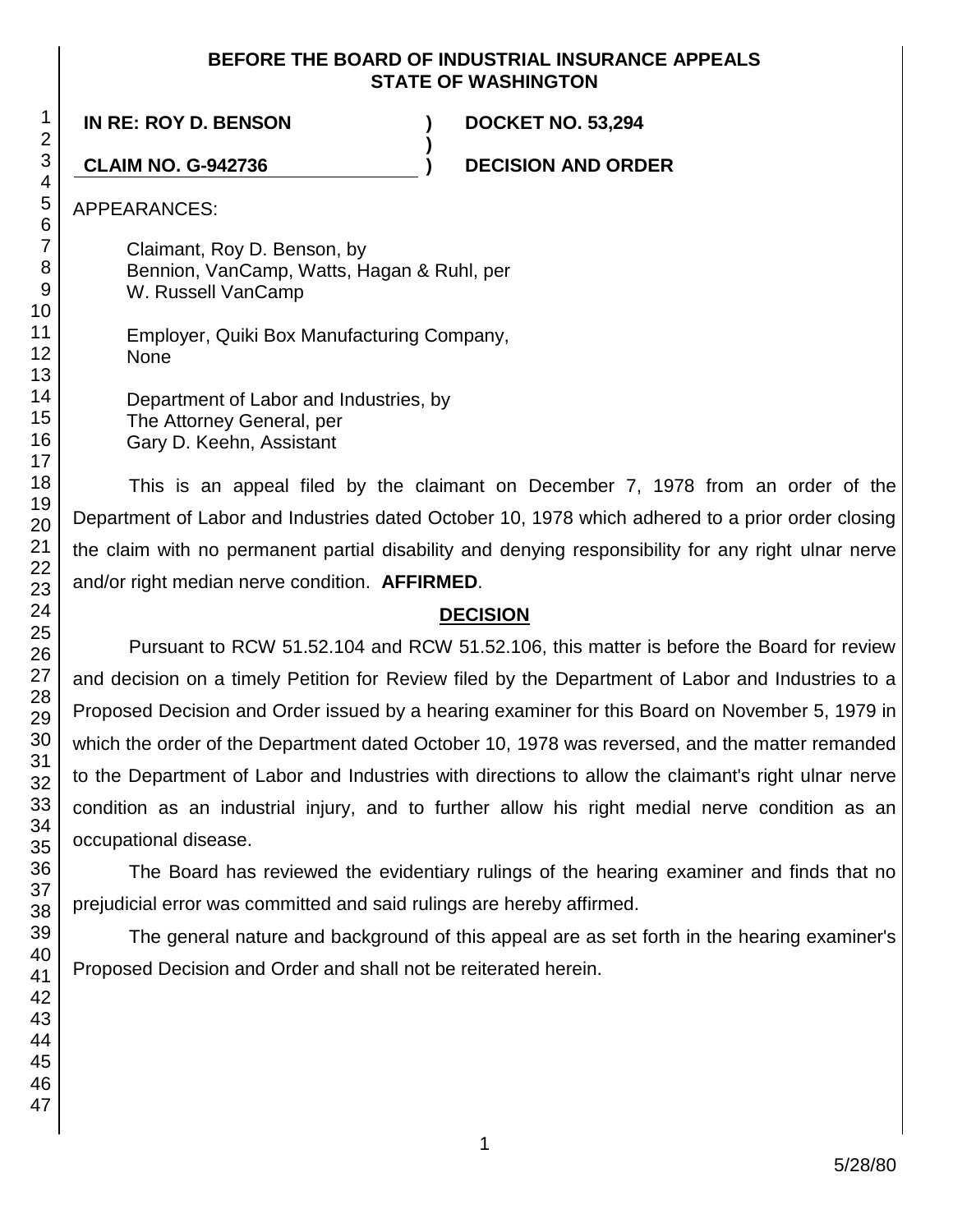Based upon the testimony of Dr. Alex R. Verhoogen, the hearing examiner finds that the claimant's right ulnar nerve condition resulted from his industrial injury of September 1, 1976. The record will not support this finding.

Dr. Verhoogen's opinion of causal relationship is based upon his postulation that the claimant fell to the ground in an unconscious state and struck his right elbow on September 1, 1976. There is absolutely no evidence whatsoever that the claimant fell to the ground, let alone struck his elbow or elbows during the course of the September 1, 1976 accident. On direct examination, the claimant testified as to the details of his September 1, 1976 accident as follows:

- "Q Would you describe as best you can the injury that we talked about here with regards to September, when you were knocked out, and describe to the court as best you can what happened.
- A I was a maintenance man at Quiki Box Manufacturing Company, I was ordered to take a fork lift inside the maintenance shop and repair the overhead safety cage. As I was pulling into the shop, the cage fell down on me, on the back of my head, knocked me out, and draped me over the steering wheel. I can't say exactly how long I was out, because I don't know, but one of the fellows in the shop came up and got me off the forklift."

On cross-examination, the claimant testified as follows:

- "Q You stated you were on the forklift when you were struck on the back of the head.
- A True.
- Q Then when you regained consciousness you were draped over, would that be the steering wheel of the forklift?
- A Yes, that's true."

The basis for Dr. Verhoogen's opinion of causal relationship between the injury of September

1, 1976 and the ulnar nerve condition was elicited on recross-examination as follows:

- "Q As I understand your last testimony, the direct trauma received to the back of the head in your opinion would not cause -- strike that – the direct trauma received by Mr. Benson on September 1, 1976 in and of itself would have not caused the carpal tunnel syndrome and the tardy ulnar nerve palsy?
- A The carpal tunnel syndrome would be harder to say it was due to the accident. The tardy ulnar nerve palsy very easily could be. This man was knocked out, falls to the floor, who knows that he struck his elbow on as he falls and so on, afterwards he's got a terrible headache, he's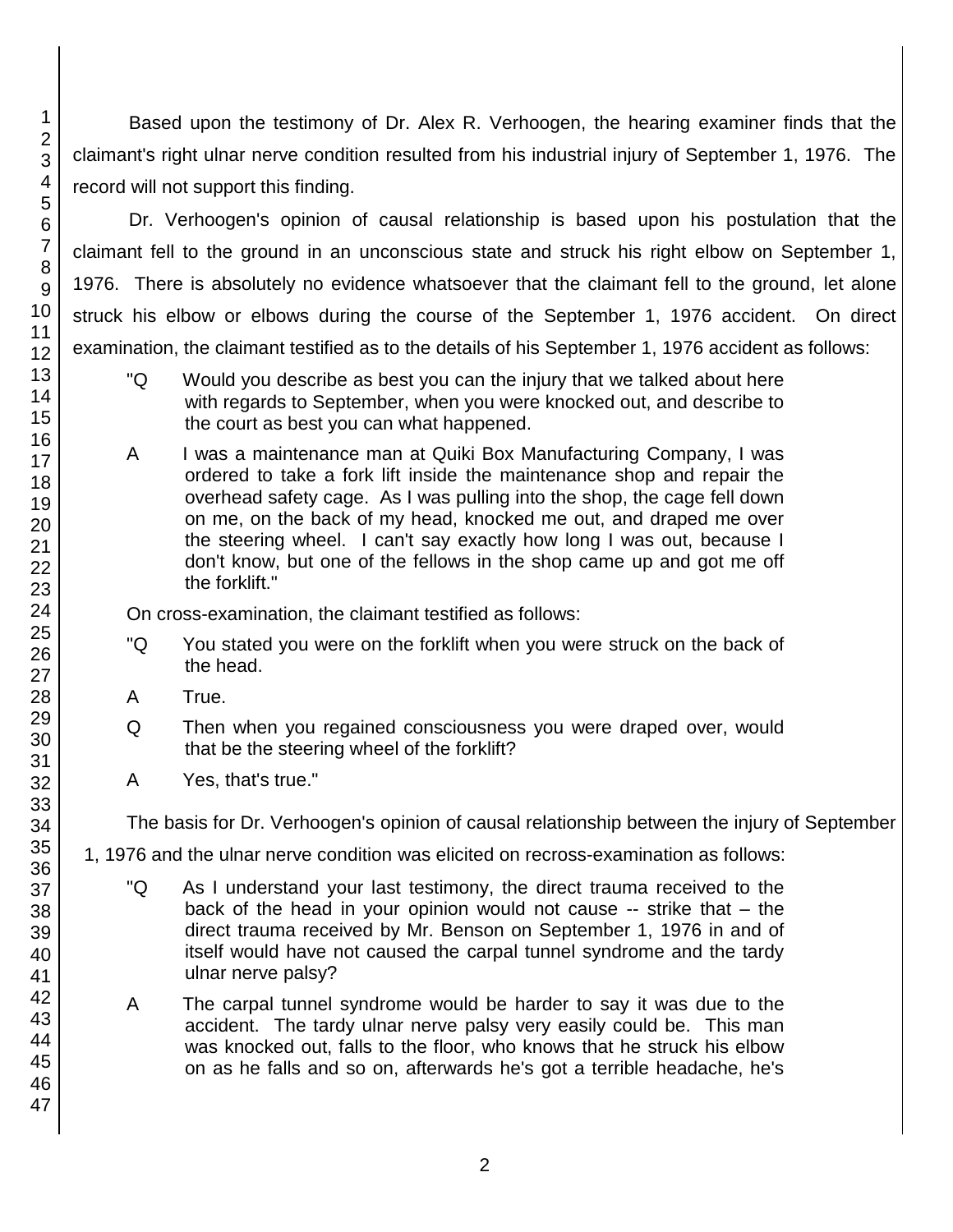not worried about his elbow, he's been knocked out. This is a very prominent phenomenon.

- Q But the history given to you did not concern any trauma to the elbow, did it?
- A Correct. He said he was knocked out, which would imply he probably fell to the ground.
- Q So you are speculating that he fell to the ground and hit his elbow, he could have just as well fell and not hit his elbow?
- A Sure, and I related that to the Department...." (Emphasis supplied.)

As is apparent from the testimony quoted above of both the claimant and Dr. Verhoogen, the doctor's assumption that the claimant fell to the ground and struck his elbow or elbows is contrary to the claimant's own description of the accident. As stated in Parr v. Department of Labor and Industries, 46 Wn. 2d 144 (1955):

> "...A claimant does not prove ... causal relationship by the testimony of a doctor whose information is shown by the claimant's own testimony to be neither complete nor accurate."

In a word, Dr. Verhoogen's opinion of causal relationship between the claimant's accident of September 1, 1976 and the condition variously described as ulnar nerve condition or tardy ulnar nerve palsy has no probative value.

As for the condition described as carpal tunnel syndrome (right median nerve condition), Dr. Verhoogen was unable to relate this condition to the claimant's accident of September 1, 1976. He did, however, express the opinion that this condition was related to the claimant's work on the basis of repetitive trauma over a period of time -- i.e., repetitive use by the claimant of his right hand in his daily work activities. The hearing examiner allowed the condition as an occupational disease on the basis of repetitive trauma.

In our opinion, to allow the claimant's carpal tunnel syndrome as an occupational disease under a repetitive injury or trauma theory transcends the Board's jurisdiction. Throughout the history of this claim before the Department, the claimant alleged that the causative trauma responsible for his carpal tunnel syndrome was his accident of September 1, 1976. In this regard, in addition to the original report submitted to the Department on September 14, 1976, the claimant submitted two subsequent accident reports. In all three accident reports, the claimant listed the date of injury as September 1, 1976, and described the injury as: "Forklift safety cage fell on my head as I was driving the fork-lift into the shop for repairs." At no time did the claimant allege or

1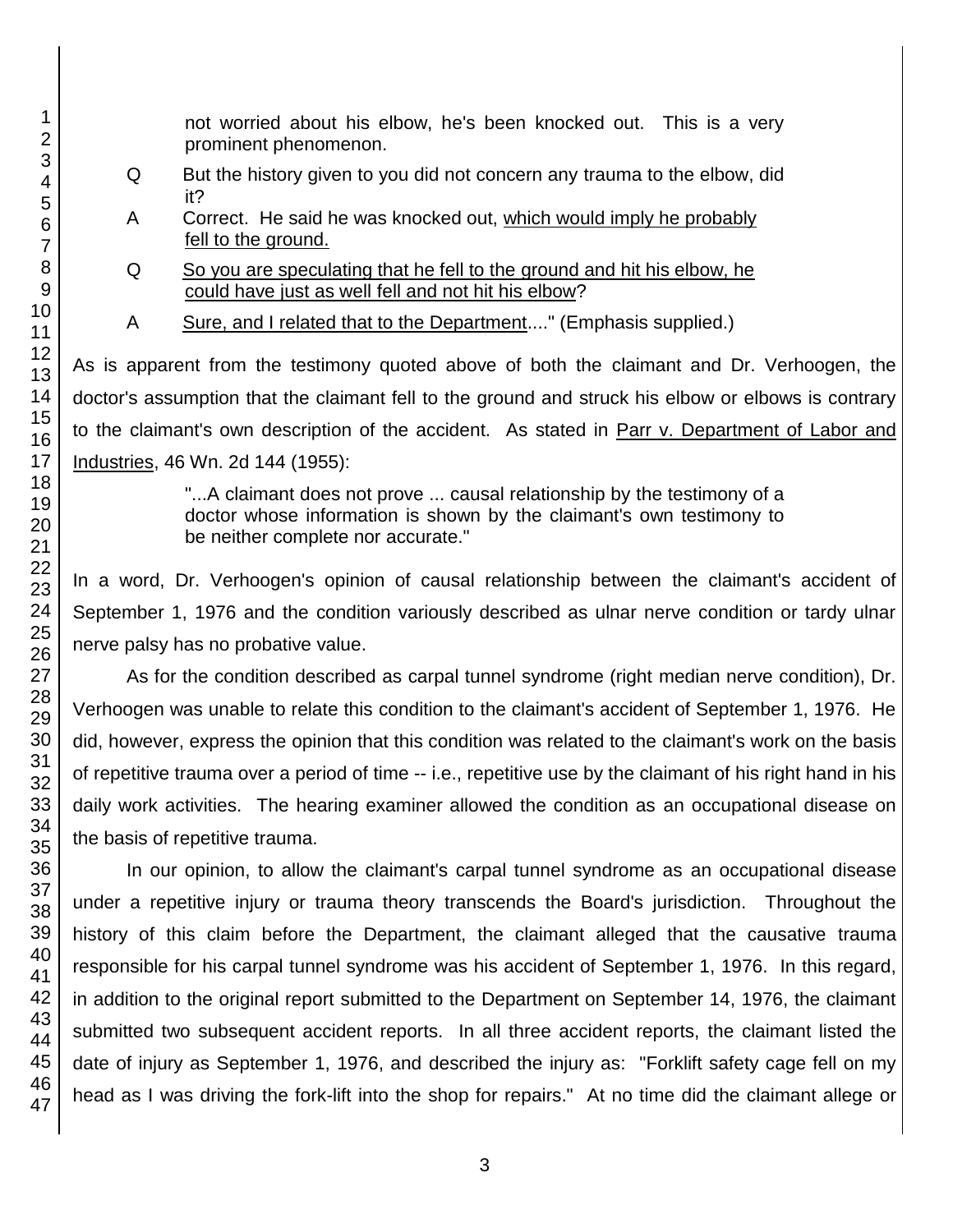claim before the Department that his carpal tunnel syndrome was due to repetitive work activities. Even in his notice of appeal, the claimant alleged:

> "...The nature of the injury is damage to the right ulnar nerve and right median nerve due to being struck in the head while working on a forklift at work..."

There has been no prior determination by the Department as to whether the claimant's carpal tunnel syndrome is related to stressful repetition on the job. All along, the claimant's contention to the Department was that his carpal tunnel syndrome condition was due to his traumatic accident of September 1, 1976. Given this posture of the claim, it was incumbent upon the Department to determine if the claimant's carpal tunnel syndrome constituted a compensable condition, either as an injury or an occupational disease, as a result of the accident of September 1, 1976. It was not incumbent upon the Department to determine, nor could it be expected to determine, whether the claimant's carpal tunnel syndrome constituted an injury or an occupational disease as the result of some other traumatic incident or repetitive physical stress.

It is well settled that the questions the Board may consider and decide are fixed by the Department order from which an appeal is taken, as limited by the issues raised by the notice of appeal. Lenk v. Department of Labor & Industries, 3 Wn. App. 977 (1970). In our opinion, this Board has no authority to decide, in the first instance, that the claimant's carpal tunnel syndrome resulted from any other traumatic incident or incidents other than the alleged traumatic incident of September 1, 1976.

# **FINDINGS OF FACT**

Finding No. 1 of the Proposed Decision and Order entered herein is hereby adopted by the Board and incorporated herein by this reference. Findings Nos. 2 and 3 thereof are hereby stricken, and the Board makes the following findings:

- 2. The claimant's right tardy ulnar nerve condition did not result from his industrial accident of September 1, 1976.
- 3. The claimant's carpal tunnel syndrome condition did not result from his industrial accident of September 1, 1976.

# **CONCLUSIONS OF LAW**

1. The Board has jurisdiction of the parties and the subject matter of this appeal.